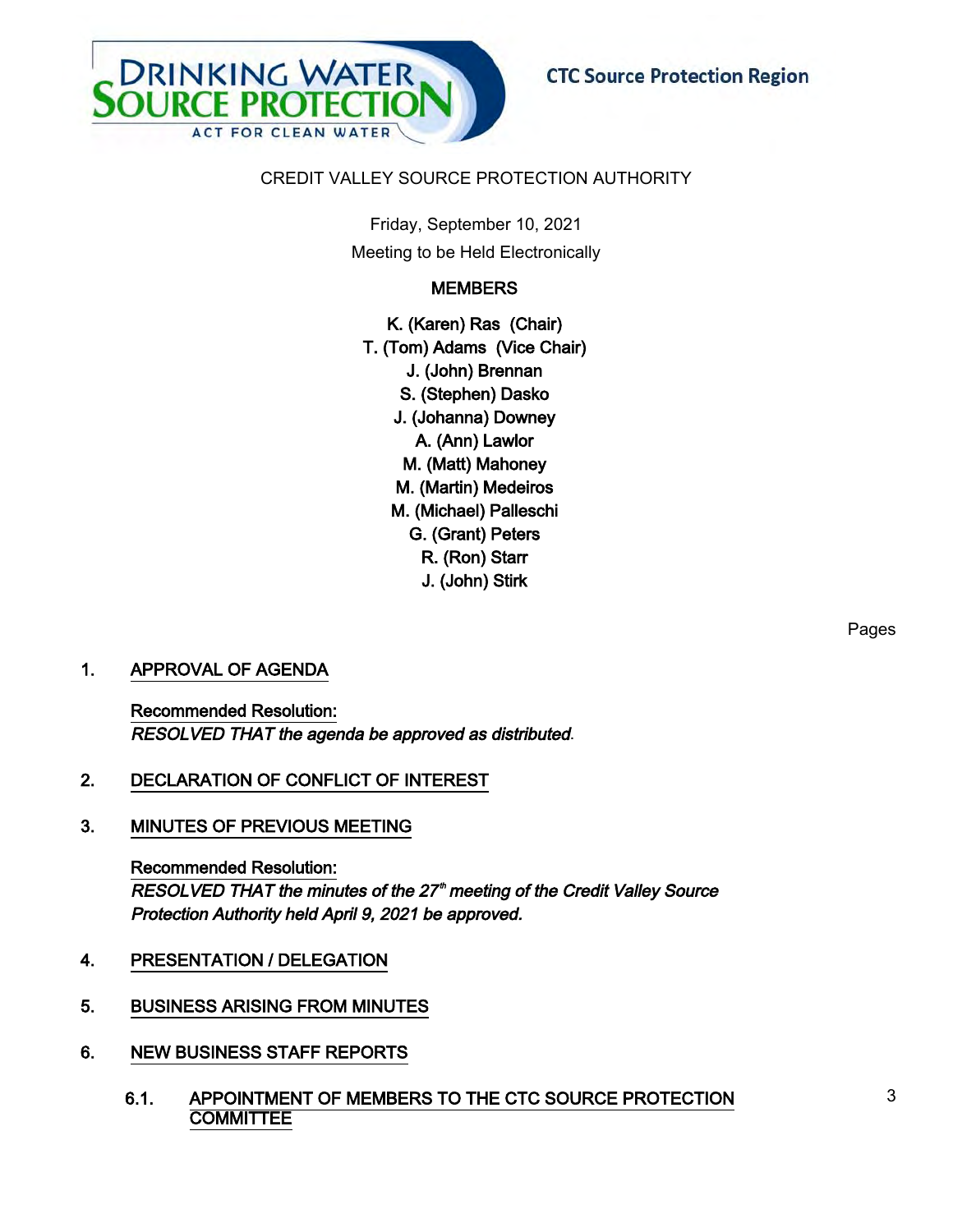A report on the above-mentioned subject as submitted by Janet Ivey, Chief Specialist, Watershed Plans and Source Water Protection; and John Sinnige, Director, Watershed Management is included in the agenda package as Schedule 'A'.

# Recommended Resolution:

THEREFORE BE IT RESOLVED THAT the report entitled "Appointment of Members to the CTC Source Protection Committee" be received and appended to the minutes of this meeting as Schedule 'A'; and

THAT the Board of Directors endorse reappointment of Lee Gould, Geoff Maltby, Rosemary Keenan, and Chris Gerrits to the CTC Source Protection Committee for terms of 5 years, ending September 23, 2026; and

THAT the Board of Directors endorse appointment of Ken Dion and Jeff Light as citizen-at-large members of the CTC Source Protection Committee for terms of five years, ending September 10, 2026; and further

THAT, the Board of Directors endorse appointment of the Director, Water and Wastewater, Infrastructure Planning, Partnerships and Compliance, at the Region of Peel currently held by Elvis Oliveira to the CTC Source Protection Committee for a term of five years, ending September 10, 2026 (final endorsements by the City of Brampton and Town of Caledon pending).

# 7. CORRESPONDENCE/INFORMATION ITEMS DISTRIBUTED TO MEMBERS  $7$

Letter dated August 25, 2021 from Janet Ivey, Program Manager, CTC Source Protection Region to Kristen Corrigal, Director, Conservation and Source Protection Branch regarding amending Ontario Regulation 284/07 to change the lead of the CTC Source Protection Region to the Credit Valley Source Protection Authority.

- 8. NOTICE OF MOTION
- 9. QUESTION PERIOD
- 10. OTHER BUSINESS
- 11. MEETING ADJOURNED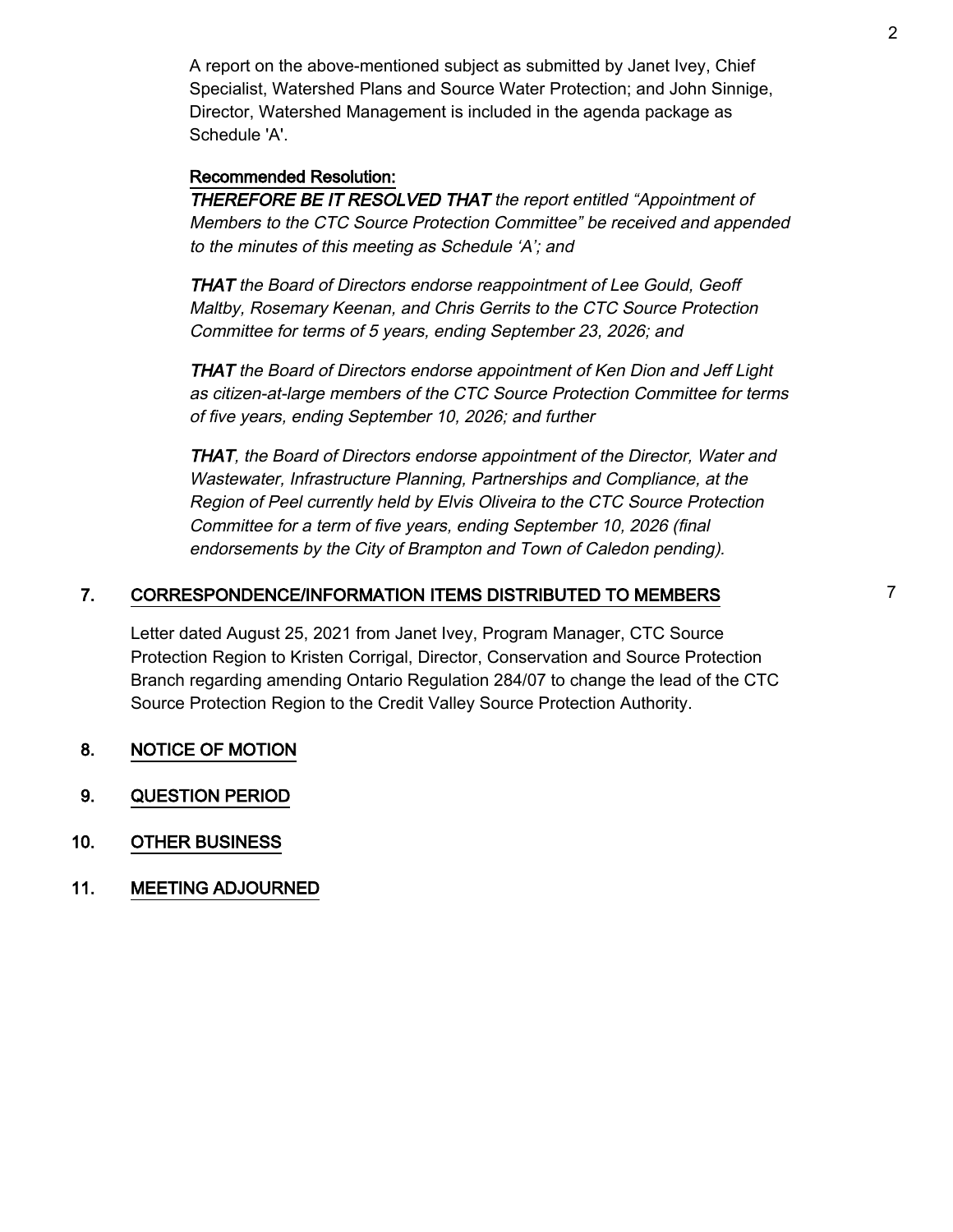**SCHEDULE 'A' PAGE -1- 2021-09-10**

**TO:** The Chair and Members of the Credit Valley Source Protection Authority

#### **SUBJECT: APPOINTMENT OF MEMBERS TO THE CTC SOURCE PROTECTION COMMITTEE**

**PURPOSE: To request endorsement by the Credit Valley Source Protection Authority of the appointment of members to the CTC Source Protection Committee.** 

## **BACKGROUND:**

The Credit Valley – Toronto and Region – Central Lake Ontario (CTC) Source Protection Committee (CTC Committee) was formed in 2007 by the Toronto and Region Source Protection Authority, as required under section 7 of the Clean Water Act, 2006. Source protection committees played key roles in the original development of assessment reports and source protection plans for municipal drinking water systems. The committees continue to review and endorse amendments to these documents, assess progress towards implementation of the source protection plans, and advocate for the protection of drinking water sources. The CTC Committee operates according to committee-approved Rules of Procedure and a Code of Conduct.

The number, composition, eligibility, and process for appointment of members to source protection committees is established by Ontario Regulation 288/07. The CTC Committee has 21 members, equally split among municipal, economic (agricultural, commercial or industrial), and public interest (environmental, health) sector representatives. Members serve for a term of 5 years and may be reappointed for consecutive terms. To facilitate succession planning, terms of appointments were structured to expire in either 2021 or 2024.

Municipalities within the CTC region are divided into 7 groups, with a committee member representing each group (2 members represent the City of Toronto). Municipal committee members are identified by consensus of the municipalities within a group, with a minimum notice period of two months. Recruitment of representatives from the economic and public interest sectors entails publishing a notice on the internet for a period of not less than one month. This notice is required regardless of whether current economic and public interest committee members are willing to stand for reappointment.

As the Credit Valley Source Protection Authority is the current lead Source Protection Authority for the CTC Source Protection Region, endorsement of new source protection committee members by the Board of Directors of CVC is required.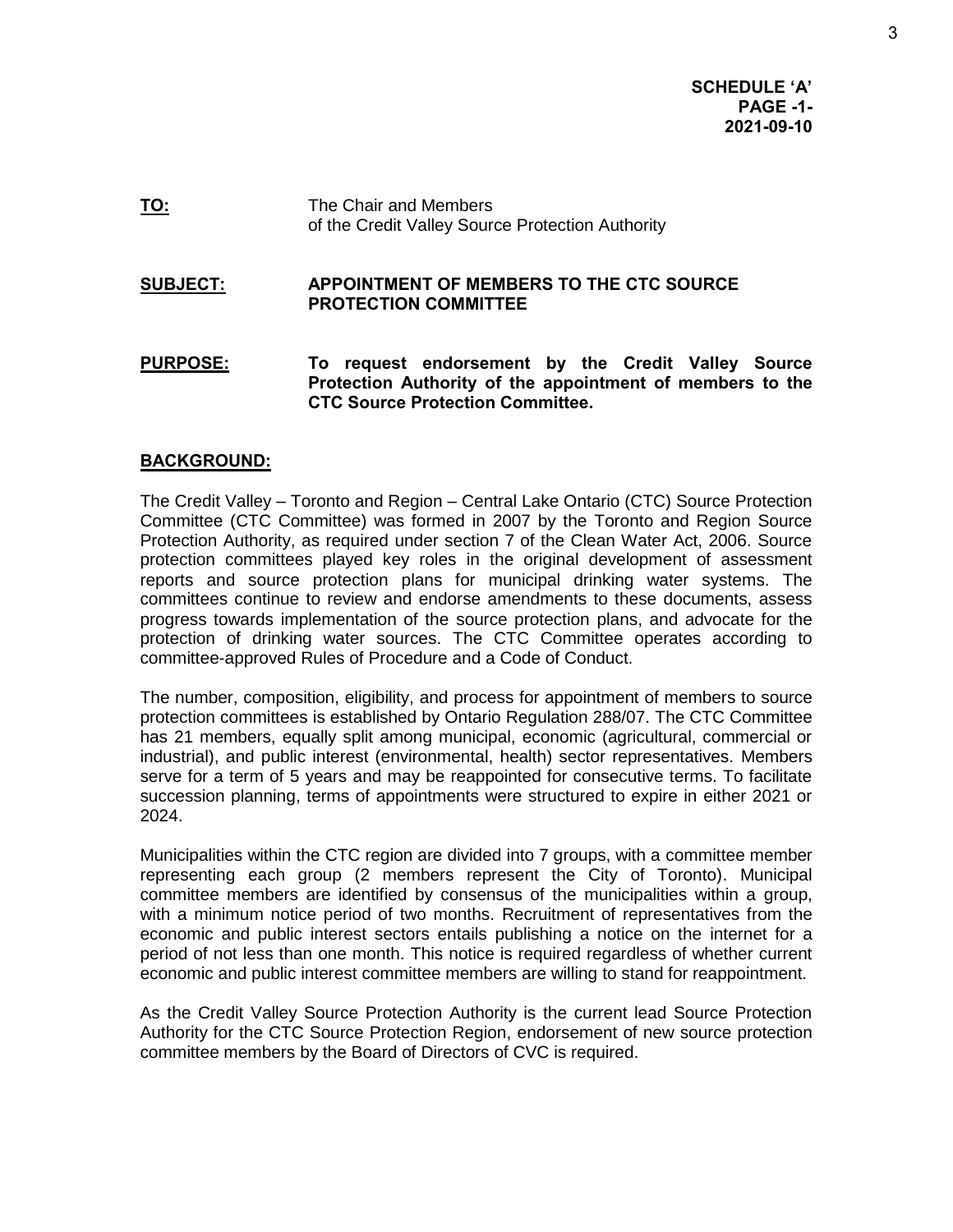## **ANALYSIS:**

There are six vacant positions on the CTC Committee: one municipal sector; one economic sector, representing the aggregate industry; and four public interest sector positions. Additionally, the terms of five members will expire on September 23, 2021; these include two municipal sector; two economic sector, representing road salt and agriculture; and one public interest sector positions.

In April and June of 2021, letters were sent to municipal clerks requesting joint nomination of committee representatives for three municipal groups. Correspondence with the Ministry of the Environment, Conservation and Parks confirmed that municipalities have the option of appointing a position, rather than a person. The following candidates are recommended by municipalities:

- Chris Gerrits, Deputy Mayor, Township of Amaranth and Councillor, County of Dufferin, reappointed to represent the Towns of Mono and Orangeville, Dufferin and Simcoe Counties, and the Townships of East Garafraxa, Amaranth, and Adjala-Tosorontio; and
- The position of Director, Water and Wastewater, Infrastructure Planning, Partnerships and Compliance, at the Region of Peel, currently held by Elvis Oliveira, representing Peel Region, City of Brampton, Town of Caledon, and City of Mississauga.

In April 2021, letters were sent to the three committee members representing the economic and public interest sectors whose terms are expiring in September 2021, requesting confirmation of whether they intended to seek reappointment. All three members with expiring terms are pursuing reappointment:

- Lee Gould, Executive Director, Smart About Salt Council, representing the road salt sector.
- Geoff Maltby, an agricultural producer representing the agriculture sector. Mr. Maltby's reappointment has been endorsed by the Halton Federation of Agriculture.
- Rosemary Keenan, representing the public interest sector.

A notice advertising recruitment for economic and public interest representatives was posted to [www.ctcswp.ca,](http://www.ctcswp.ca/) and a social media campaign launched, with a closing date for applications of July 18, 2021. Further, a letter was sent to the Ontario Stone, Sand and Gravel Association requesting identification of a representative for the aggregate sector.

Two applications were received for citizen-at-large representatives for the public interest sector. Applications consisted of resume, cover letter, and two letters of reference. Candidates were interviewed by Janet Ivey, Program Manager for the CTC Source Protection Region and Gayle Soo Chan, Senior Advisor to the source water program. CTC Committee Chair Doug Wright participated in the interview for one candidate. Both were recommended for appointment to the CTC Committee. The candidates are:

 Ken Dion, employed by Waterfront Toronto, 20+ years of experience, very familiar with the Lake Ontario shoreline and lead project manager for high profile environmental assessment projects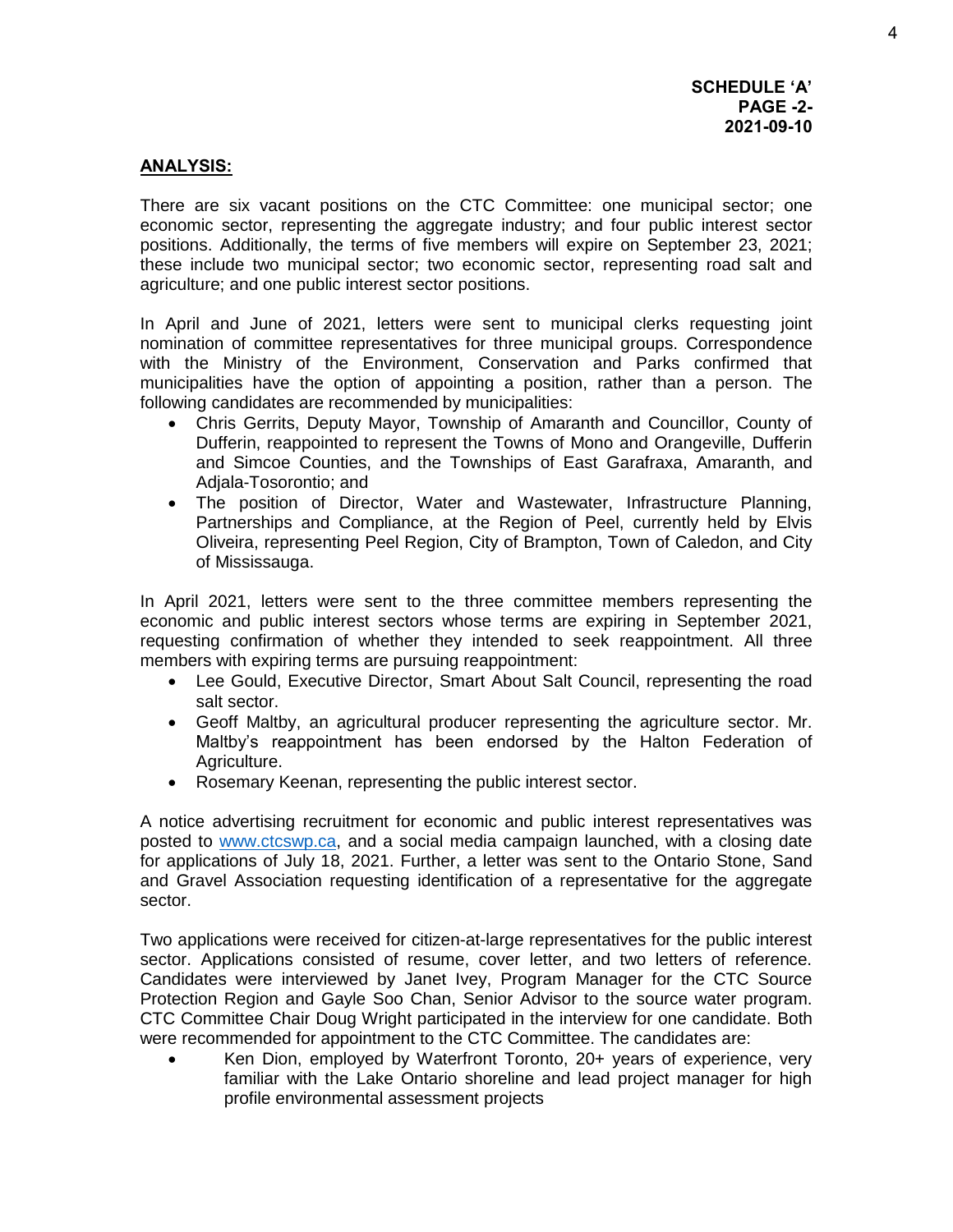Jeff Light, employed by Aplin Martin consultants, seven years of experience with water resources engineering, development planning

On August 30, 2021, the seven municipal, economic and public interest sector candidate representatives identified above were endorsed at a meeting of the CTC Management Committee, consisting of the CAOs of CVC and the Toronto and Region and Central Lake Ontario conservation authorities. The endorsement of these candidates by the Credit Valley Source Protection Authority is requested.

A second recruitment drive to fill remaining and upcoming vacant public interest sector (two representatives) and economic sector (one aggregate, one petrochemical representatives) positions will be held in the fall of 2021. Recruitment is also ongoing for the second of two municipal representatives for the City of Toronto. Endorsement of new committee members in two phases will allow for staged orientation and integration of new members and ensure the required number of active members to achieve quorum.

## **COMMUNICATIONS PLAN:**

Following endorsement of the new committee members, and as required by Ontario Regulation 288/07, the CTC Source Protection Region website (ctcswp.ca) will be updated with a listing of current Source Protection Committee members, including links to individual professional biographies.

### **FINANCIAL IMPLICATIONS:**

Source Protection Committee members (excluding municipal representatives) are eligible to receive compensation for their committee work, including per diems for meetings and travel expenses. Committee expenses and associated liability insurance are covered by source protection program funding from the Ministry of the Environment, Conservation and Parks, via an annual transfer payment agreement with CVC. For the 2021-2022 provincial fiscal year, \$17,100 is budgeted for source protection committee expenses.

### **RECOMMENDED RESOLUTION:**

*THEREFORE BE IT RESOLVED THAT the report entitled "Appointment of Members to the CTC Source Protection Committee" be received and appended to the minutes of this meeting as Schedule 'A'; and* 

*THAT the Board of Directors endorse reappointment of Lee Gould, Geoff Maltby, Rosemary Keenan, and Chris Gerrits to the CTC Source Protection Committee for terms of 5 years, ending September 23, 2026; and*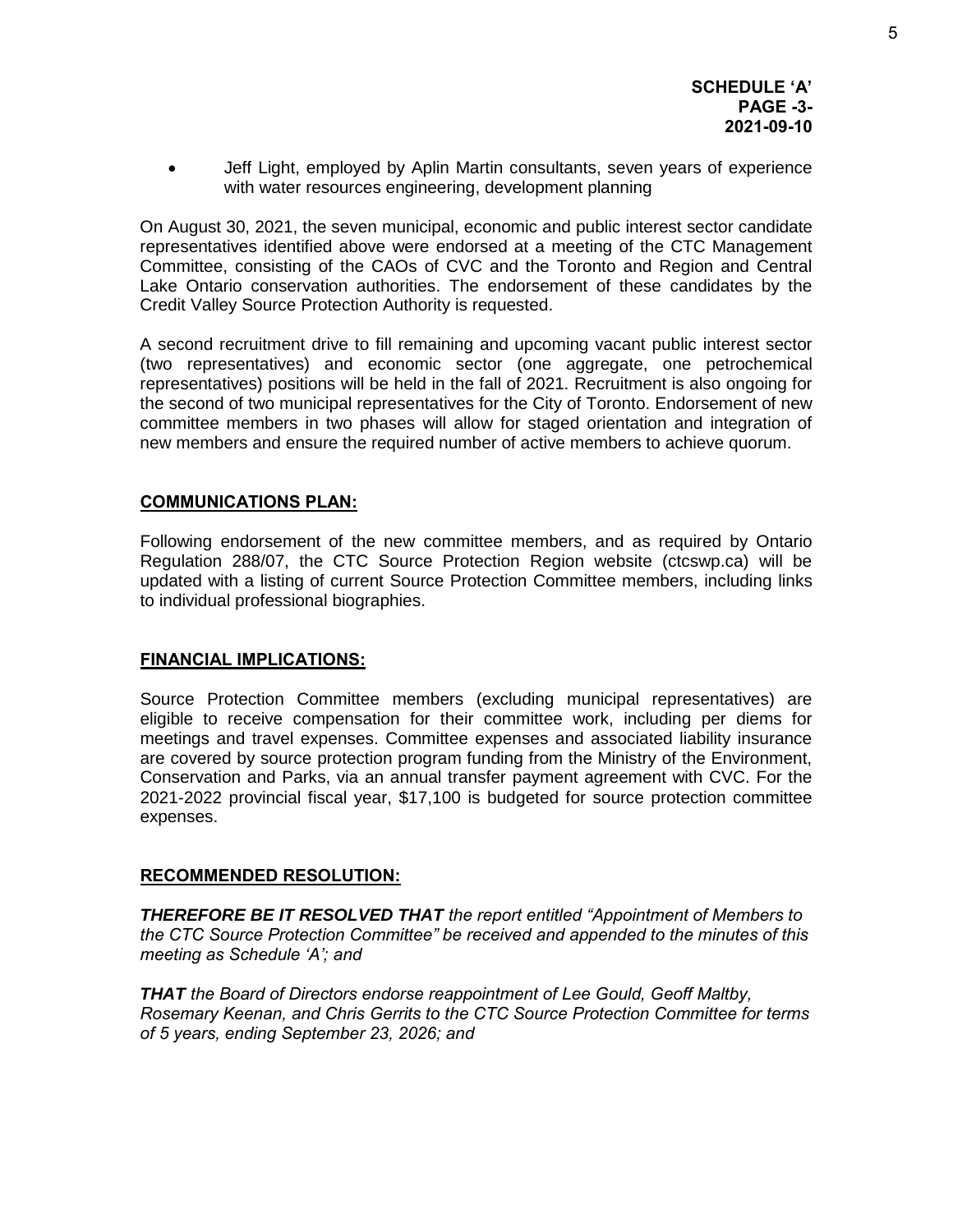### **SCHEDULE 'A' PAGE -4- 2021-09-10**

*THAT the Board of Directors endorse appointment of Ken Dion and Jeff Light as citizenat-large members of the CTC Source Protection Committee for terms of five years, ending September 10, 2026; and further* 

*THAT, the Board of Directors endorse appointment of the Director, Water and Wastewater, Infrastructure Planning, Partnerships and Compliance, at the Region of Peel currently held by Elvis Oliveira to the CTC Source Protection Committee for a term of five years, ending September 10, 2026 (final endorsements by the City of Brampton and Town of Caledon pending).* 

## **Submitted by:**



Janet Ivey John Sinnige Chief Specialist, Watershed Plans Director, Watershed Management and Source Water Protection



## **Recommended by:**

\_\_\_\_\_\_\_\_\_\_\_\_\_\_\_\_\_\_\_\_\_\_\_\_\_\_ Deborah Martin-Downs Chief Administrative Officer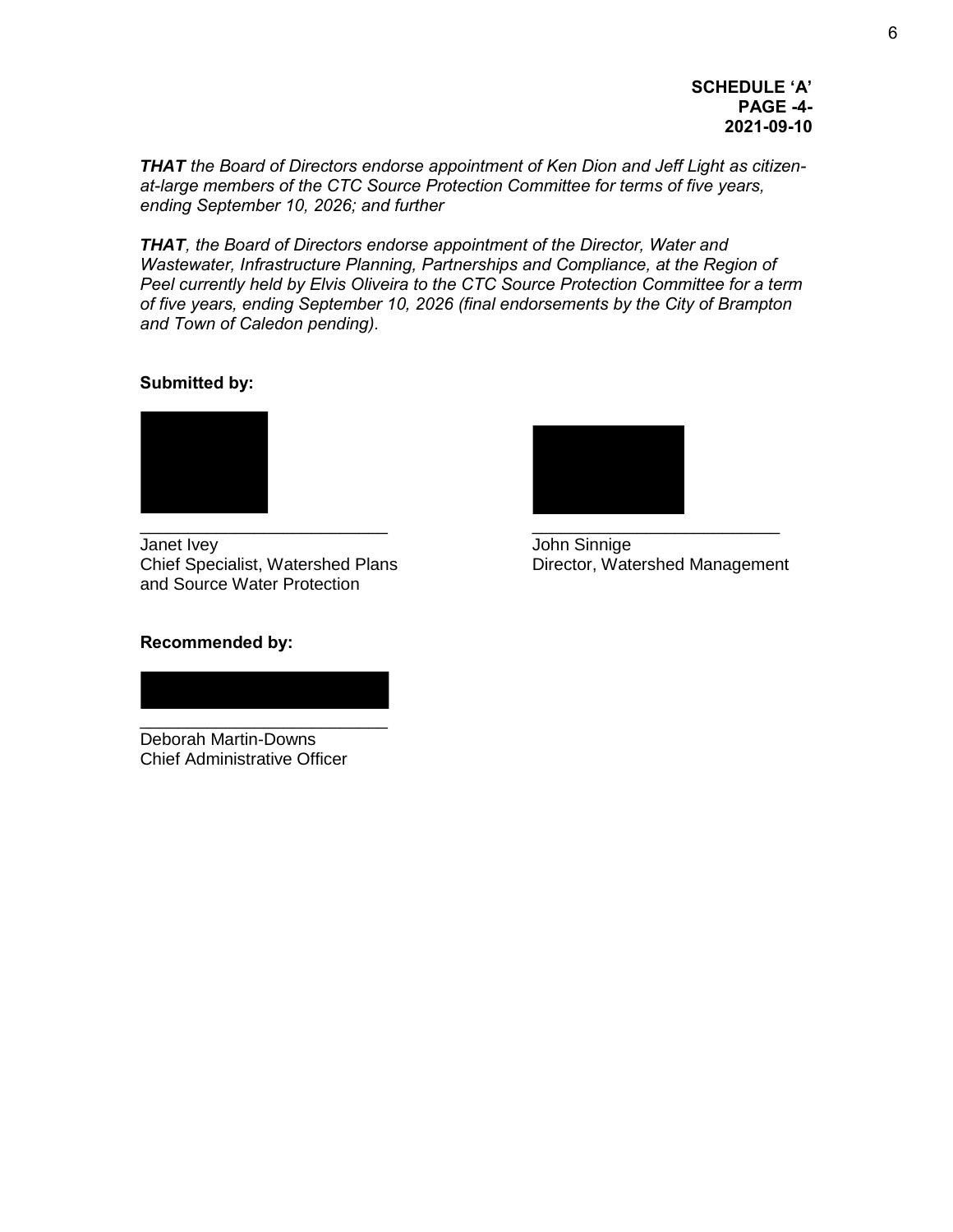

**CTC Source Protection Region**

August 25, 2021

Kirsten Corrigal Director, Conservation and Source Protection Branch Via email to: [keley.katona@ontario.ca](mailto:keley.katona@ontario.ca)

Dear Ms. Corrigal,

Under Ontario Regulation 284/07, the Credit Valley source protection area is grouped with the Central Lake Ontario and Toronto and Region source protection areas as the CTC Source Protection Region (CTC SPR). The Toronto and Region Conservation Authority is identified in Table 3 of the regulation as the lead Source Protection Authority (SPA) for the CTC SPR.

In May 2020, the CTC CAOs Management Committee directed staff to submit a request to the Ministry of Environment, Conservation and Parks (MECP) to shift the lead SPA for the CTC SPR from the Toronto and Region SPA to the Credit Valley SPA. The request acknowledged that almost all of the remaining significant drinking water threats in the CTC SPR are within the Credit Valley jurisdiction. The proposed change was endorsed by Doug Wright, Chair of the CTC Source Protection Committee. In June 2020, CTC staff discussed options to facilitate the transfer with MECP staff.

As a result of the discussion, the three SPAs signed a letter agreement to transfer lead SPA responsibilities from TRSPA to CVSPA for the 2020-2021 fiscal year, for which a transfer payment agreement had already been made between the province and TRSPA on behalf of the CTC SPR. The transfer payment agreement for the 2021-2022 fiscal year has been made between the province and CVSPA.

The Credit Valley, Toronto and Region, and Central Lake Ontario source protection authorities have each passed resolutions requesting that the Minister of the Environment, Conservation and Parks designate Credit Valley Source Protection Authority as the lead source protection authority for the CTC Source Protection Region under Ontario Regulation 284/07 (Attachment A).

CTC source protection authorities and program staff are pleased to continue to work in partnership with the Ministry and staff of the Conservation and Source Protection Branch to ensure the protection of drinking water sources. CTC program staff are available to discuss the process and timeline for amending O. Reg. 284/07.

Best regards,

Janet Ivey Program Manager, CTC Source Protection Region Chief Specialist, Watershed Plans and Source Water Protection Credit Valley Conservation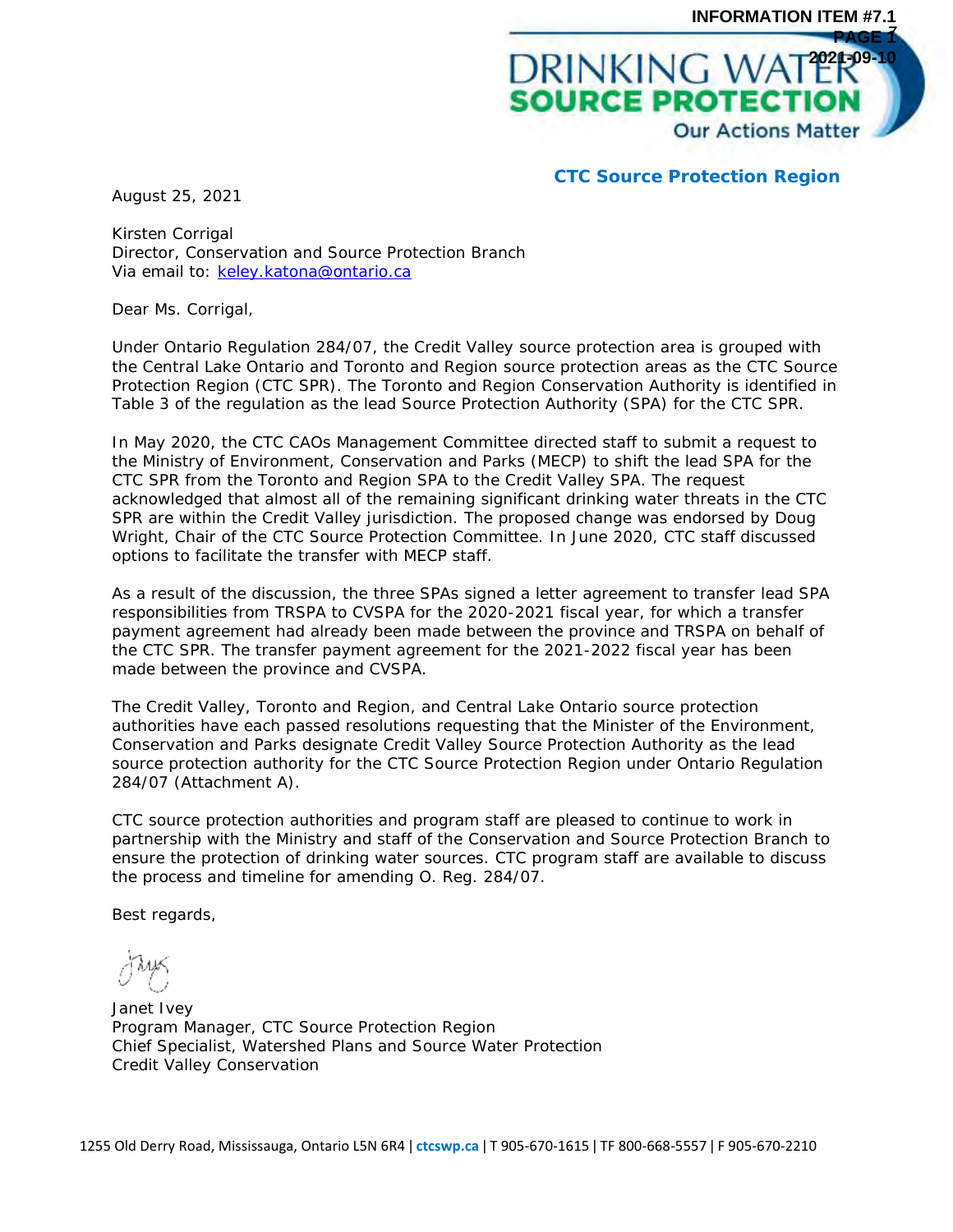CC:

Olga Yudina, Liaison Officer, Conservation and Source Protection Branch, Ministry of the Environment, Conservation and Parks

Deborah Martin-Downs, Chief Administrative Officer, Credit Valley Source Protection Authority

John MacKenzie, Chief Executive Officer, Toronto and Region Source Protection Authority Chris Darling, Chief Administrative Officer, Central Lake Ontario Source Protection Authority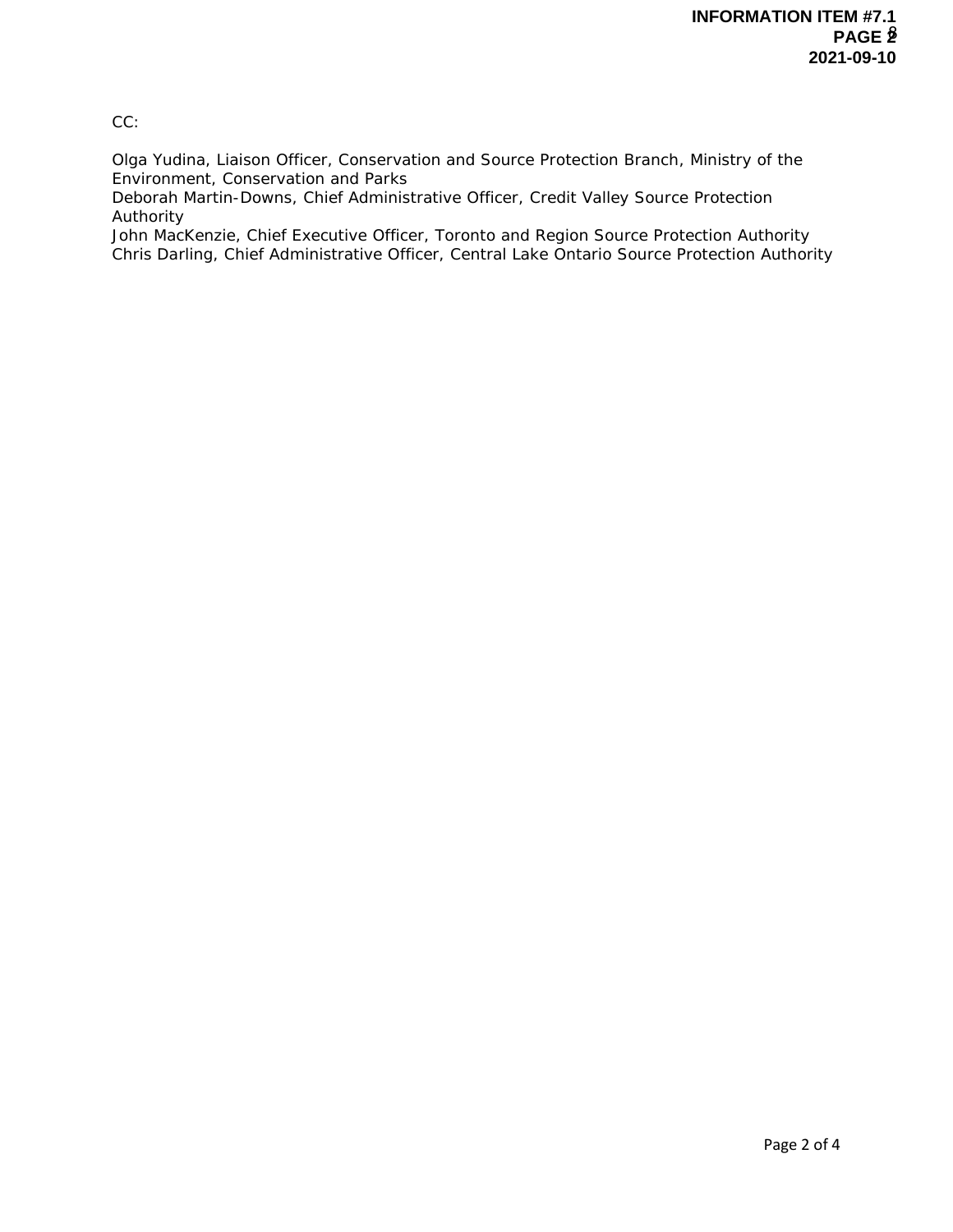**Attachment A:**

**On December 11, 2020, the Credit Valley Source Protection Authority passed the following resolutions:**

WHEREAS 422 of the 424 remaining significant drinking water threats that are within the CTC Source Protection Region are located within the Credit Valley Source Protection Authority; and

WHEREAS the CTC Management Committee consisting of the CAOs of the Credit Valley, Toronto and Region, and Central Lake Ontario Conservation Authorities have directed staff to transfer lead source protection authority responsibilities from the Toronto and Region Conservation Authority to the Credit Valley Conservation Authority;

THEREFORE BE IT RESOLVED THAT report entitled "CTC Source Protection Region Change In Lead Source Protection Authority" be received and appended to the minutes of this meeting as Schedule 'A'; and

THAT the Credit Valley Source Protection Authority endorse the transfer of Lead Source Protection Authority responsibilities from Toronto and Region Conservation Authority to Credit Valley Conservation Authority for the 2020-2021 Provincial fiscal year, as described in the letter agreement dated October 21, 2020; and further

THAT the Credit Valley Source Protection Authority endorse the request that the Minister of the Environment, Conservation and Parks designate Credit Valley Source Protection Authority as the lead source protection authority for the CTC Source Protection Region under Ontario Regulation 284/07.

**On January 29, 2021, the Toronto and Region Source Protection Authority passed the following resolutions:**

WHEREAS 422 of the 424 remaining Significant Drinking Water Threats that are within the Credit Valley-Toronto and Region-Central Lake Ontario (CTC) Source Protection Region are located within the Credit Valley Source Protection Authority jurisdiction;

AND WHEREAS the CTC Management Committee consisting of the CEO/CAOs of the Credit Valley, Toronto and Region, and Central Lake Ontario Conservation Authorities have directed staff to transfer Lead Source Protection Authority responsibilities from the Toronto and Region Conservation Authority to the Credit Valley Conservation Authority;

THEREFORE, LET IT BE RESOLVED THAT the Toronto and Region Source Protection Authority endorse the transfer of Lead Source Protection Authority responsibilities from Toronto and Region Source Protection Authority to Credit Valley Source Protection Authority for the 2020-2021 Provincial fiscal year, as described in the Letter Agreement dated October 21, 2020;

AND FURTHER THAT the Toronto and Region Source Protection Authority endorse the request that the Minister of the Environment, Conservation and Parks designate Credit Valley Source Protection Authority as the Lead Source Protection Authority for the CTC Source Protection Region under Ontario Regulation 284/07.